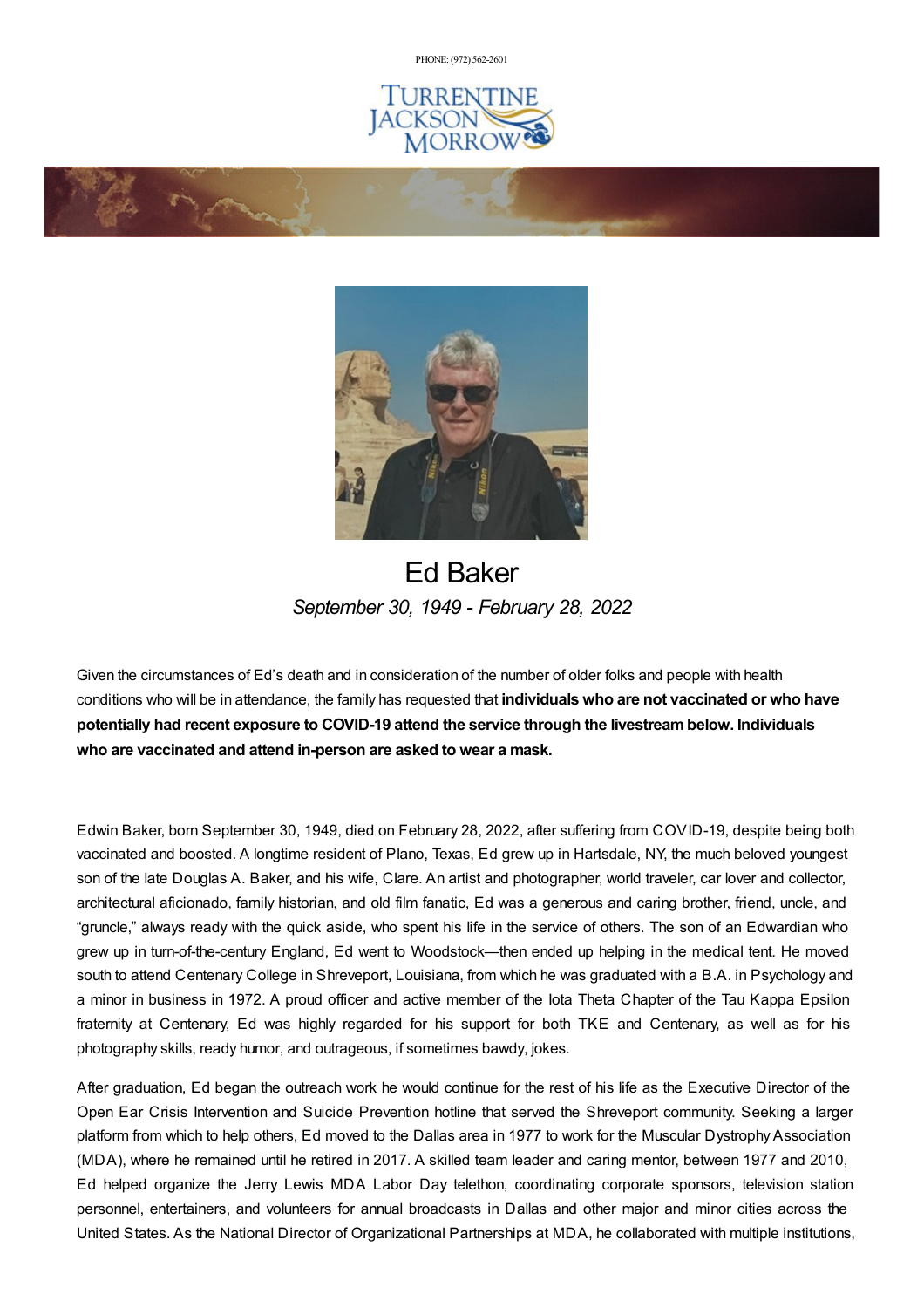the most significant of which was the International Association of Firefighters (IAFF) and Fireserve. He organized fundraisers and benefits, including Shamrocks Against Dystrophy. His work with the IAFF Fill the Boot Program raised as much as \$20 million in annual donations. Over his long career, Ed worked with many, many celebrities, politicians, corporate leaders, and scientists. Most important to him, however, were the close relationships he developed with people living with severe neuromuscular diseases and their families, many of whom became lifelong friends.

Ed loved old cars and was President of the Late Great Chevys Club. His most beloved possession was his prizewinning, meticulously restored 1966 yellow Impala convertible. Always ready to reach out to others, he gathered new friends during his many travels. It is said that if Ed passed you on the street, he would remember your name and likely send you a Christmas card. And those cards were legendary—each a hand-drawn and colored portrait of an interesting building or architectural site he had seen that year. He rode camels in North Africa and elephants in Asia, saw the Pyramids in Egypt, the Taj Mahal in India, the Eiffel tower in Paris, kissed the Blarney Stone in Ireland and rode the Trans-Siberian Railroad from Beijing to Moscow with his close friend and fraternity brother, Frank McKay. The walls of his home were covered with photographs of his travels and artwork he had collected from around the world.

A more caring individual never adopted Texas; Ed had a heart as big as the state he loved. He was preceded in death by his parents and older brother, Doug and is survived by his loving sister and brother-in-law, Alice and Joseph Scandura, sister-in-law, Dina Baker, seven nieces, one nephew, and 12 great nieces and nephews and many, many, many friends. During his final illness, he was supported by the unfailing and tireless efforts of his long-time friends Donnie Herrin and Romy Langenecker, who visited the hospital almost every day, worked with the medical teams, and delivered a daily email on Ed's condition to his 60 closest friends.

The family will receive friends during a visitation held on Friday evening, March 4, 2022 from 7:00 p.m. until 9:00 p.m. at Turrentine Jackson Morrow Funeral Home, 2525 Central Expressway North, Allen, Texas 75013.

The funeral service will be held 4:00 p.m., Saturday, March 5, 2022 at Turrentine Jackson Morrow Funeral Chapel in Allen, Texas. Due to the number of older folks and people with health conditions who will attend the events, the family requests all who attend to please wear a mask and masks will be provided at the facility. For anyone who has had potential recent exposure to COVID-19 or has not been vaccinated, the family invites your attendance through the TJM livestream below.

The service will also be live streamed at TJMfuneral.com on Ed's obituary page by clicking on the following link: <https://celebrationoflife.tv/blog/ed-baker>. After the service, the recorded live stream will be available for viewing at the same link location. Following the funeral service, a reception will be held from 6:00 p.m. until 8:00 p.m. at the funeral home.

Ed Baker's family thanks his many friends and acquaintances for their loving support over his lifetime. In lieu of flowers, we request you make a tax-deductible donation to The Edwin Baker Memorial Fund, a Charles Schwab charitable Donor-Advised Fund (DAF), which will be used to endow gifts to Centenary College, his Fraternity TKE, the Muscular Dystrophy Association (MDA), the International Association of Fire Fighters, and other charities that were close to his heart. Appreciated stock, mutual funds, and other investments can also be donated.

Check donations should be made out to the Charles Schwab Charitable Fund and include the donor's name and address, with Fund # 6346-0432 written in the memo line and mailed to:

Charles Schwab Charitable Fund

(Fund # 6346-0432)

1958 Summit Park Drive, Suite 200

Orlando Florida 32810

Please send specific questions to his niece, Jules Catania [\(julescatania@me.com](mailto:julescatania@me.com)). She will respond as soon as possible.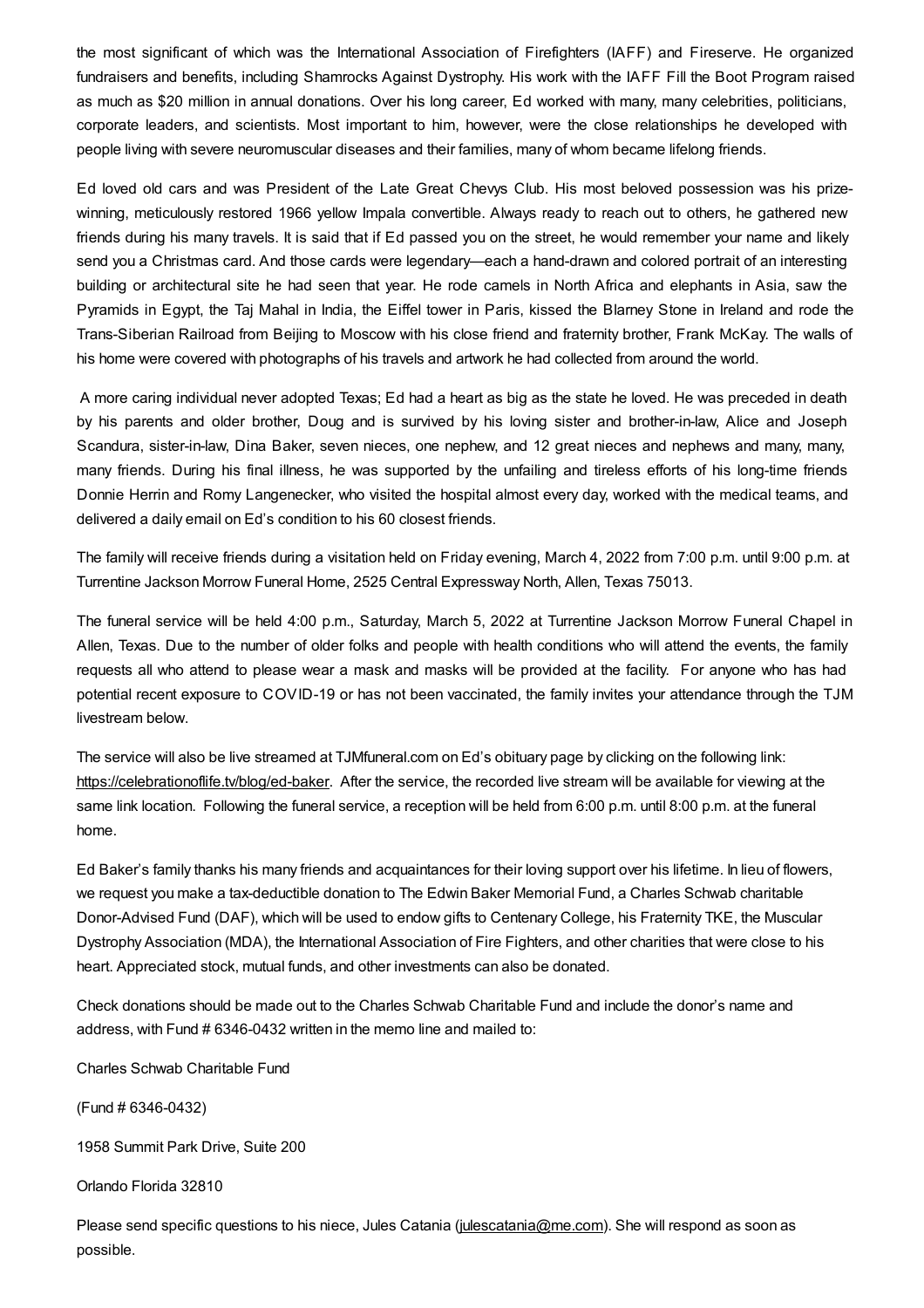# **Memorials**

*At my father's celebration of life in 2019, Ed said he'd probably known my dad longer than anyone in the room with the exception of my mother. He was my father's fraternity little brother and my parents' oldest and dearest friend. Rest In Peace, Ed - you will be greatly missed!* **HEIDI BITTERWOLF, MARCH 11, 2022**

*What a devastating loss. Ed was a caring, compassionate man dedicated to helping others. He was not only a generous and devoted friend, he was a great humanitarian. He was a mensch, and he will be sorely missed.*

**FLORENCE AND ARNOLD LOVITZ, MARCH 6, 2022**

*We'll be seeing you Ed.*

**ROB N LINDA HALENKAMP, MARCH 5, 2022**

*Rest In Peace, Ed. You will be missed by all who knew you.*

**ROCKY MORRIS, MARCH 5, 2022**

*if i close my eyes, I see Ed laughing, in the courtyard of Jeanne's house on panama street. it had been a stressful day, but we decided to have an impromptu dinner, with Jani Jeanne, Joe, Ed and me. The food was delicious, the wine was welcomed, the light was golden...a perfect evening. This was the first time I really got to meet the real Ed. I wish I had more time to thank him for being the official photographer of our wedding(s). I wish my girls got to meet the real Ed like I did. On the bright side, I know we have an additional Guardian Angel, watching us, protecting us and helping us whenever we will need. Goodbye Ed...Far winds and Flowing seas.*



**AGNES VIALE, MARCH 5, 2022**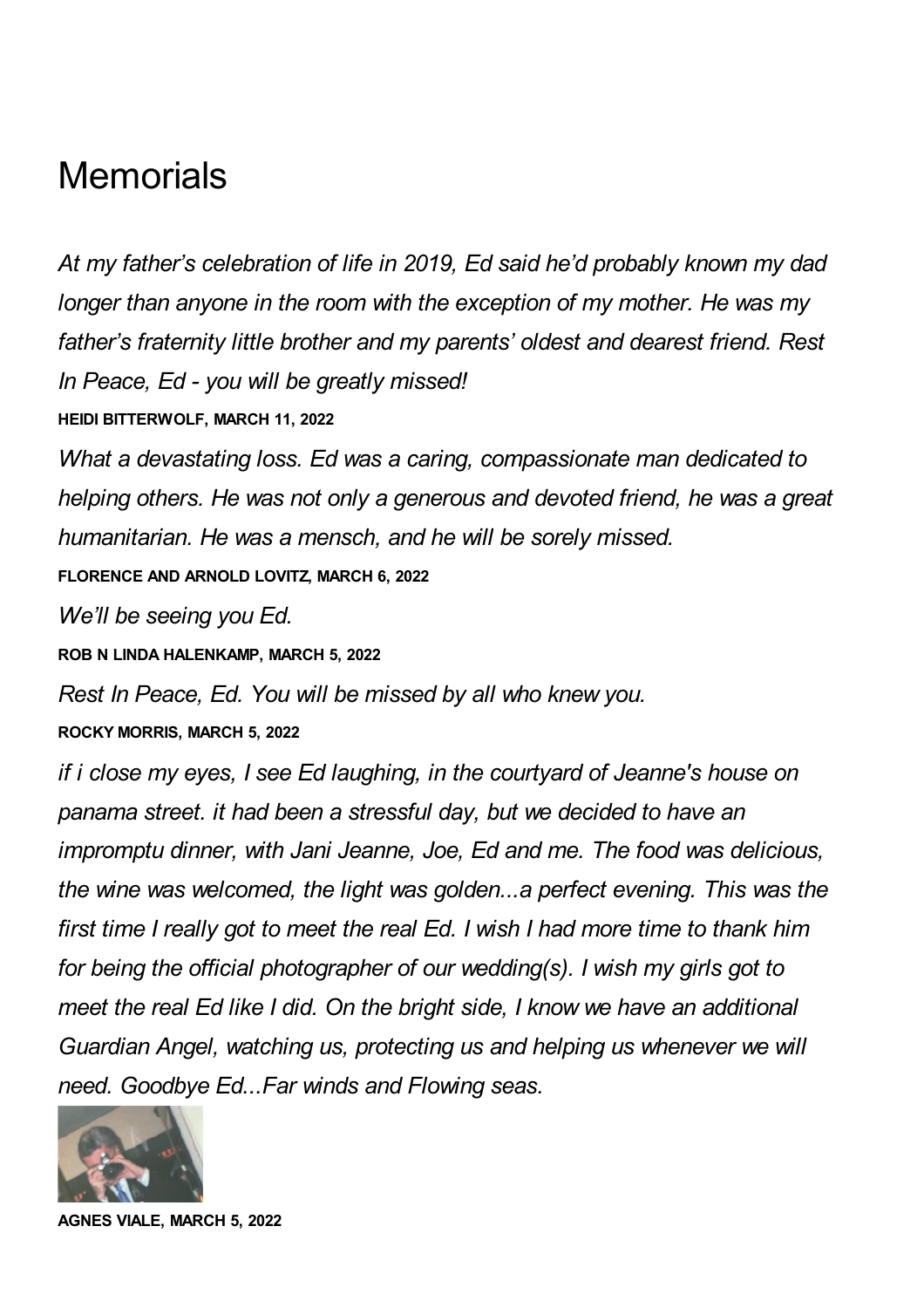*Some of my fondest memories working with MDA always included Ed.* **DONNA CHUMLEY, FORMER PRESIDENT OF DALLAS FIRE FIGHTER AUXILIARY, MARCH 5, 2022** *Loving thoughts to you Aunt Alice, Uncle Joe and the entire family* **LISA VOREL, MARCH 5, 2022**

*I will always remember Ed for his warm smile and his ability to connect with you on a personal level. You will be missed. Rest easy* **ELIAS CATANIA, MARCH 5, 2022**

*Ed was the consummate organizer. He was the glue that held all of his TKE fraternity brothers and sisters together since we graduated. When my dear wife Mary was dying, Ed was there with emails, texts and phone calls to cheer her on. It was a wonderful gesture. When Mary passed in Nov 2020, it was agreed that we would have a Celebration Memorial in the Spring. It was a wonderful event and Ed was right there getting all our fraters organized to attend. He did this while very urgently facing heart surgery. We will all miss our dear friend and brother. Ed was a giver, never a taker and he will be missed and remembered. Pete*

#### **PETER PIGOTT, MARCH 5, 2022**

*Eddie was a dear friend for the 54 years I was lucky enough to have him in my life. He was a truly kind & generous soul who loved in spirit & in truth. Heaven is richer for having him & I look forward to seeing him again.*

#### **KERRY TRANUM , MARCH 4, 2022**

*As a distant cousin, the grandson of Ed's great uncle Charles Baker, I only met Ed in person a few times in my life, Nevertheless, Ed made me and everyone else in the Baker family proud beyond words. Ed did so much for so many. May God bless his magnificent lasting legacy.*

#### **DON BAKER, MARCH 4, 2022**

*Ed was blessed with a full life experience with friends and family whom loved him.*

#### **DENNIS & DONNA RANGEL, MARCH 4, 2022**

*I attended Centenary College with Eddie and got to see and visit with him at the last reunion. It was wonderful to see him again. I will always remember his*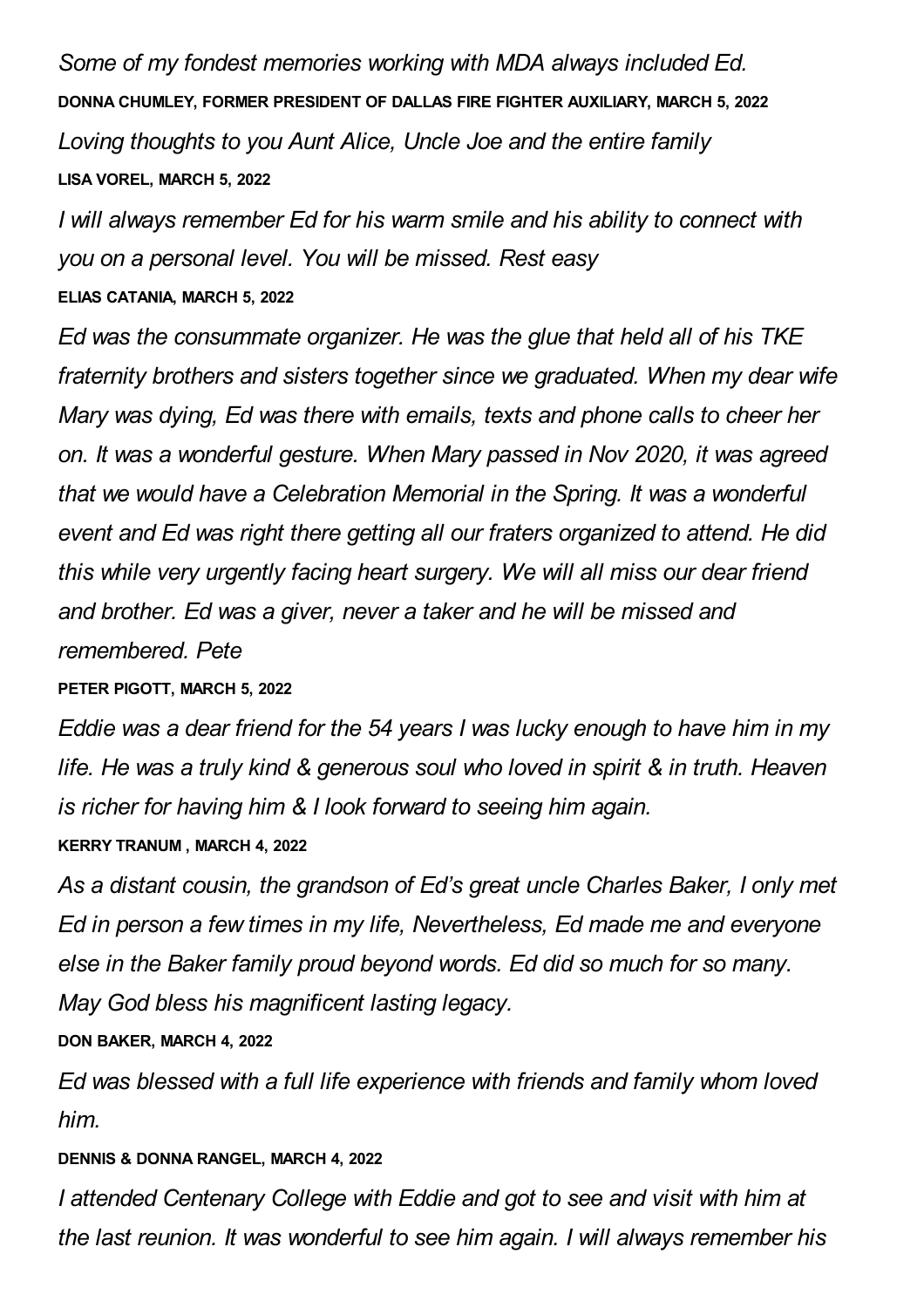*wit and charm.*

#### **BEVERLY HOLLIS, MARCH 4, 2022**

*Ed Baker was one of the most committed persons I've ever known in my life. I first met Ed through IAFF functions (MDA) and would then see him often at IAFF events across the country. He was always very quick-witted, always had a smile on his face and a belly laugh that matched none ever. I will miss our conversations about cars and life in general. The good spirit took him too damn quick, he had so much more life to live. I'm very sad over the loss of Ed, but I assure you he will never be forgotten. RIP good friend, we'll take it from here. Cheers!*

## **MARK MUNGER, MARCH 4, 2022**

*I am so sorry for the loss of Ed, my heart is broken too. I will miss him so very much. He made me laugh and inspired me to be better and to try to be as good as he was. He cared deeply about people and his friends and always made time to stay in touch. He was a good human, generous, one of a kind, and a soul that touched many people's lives.*

#### **TRACEY GIANELLI, MARCH 4, 2022**

*I knew Ed in college and reconnected on FB years later. Ed will be missed by so many.*

#### **KAREN HICKS, MARCH 4, 2022**

*Great friend and brother in the bond.*

#### **BRUCE ALLEN, MARCH 4, 2022**

*Ed was such a caring and thoughtful guy. Every day working with him was a fun day. I'll always remember him and I can just hear him now telling one of his jokes. God just received one of the best! Rest In Peace my dear friend!* **COY MORGAN, MARCH 3, 2022**

*We will miss Ed's constant upbeat and positive personality, he was never without a smile.*

## **RON & VICKI ROMESBERG , MARCH 3, 2022**

*What a great man and fellow car guy. God be with you friend and you will be missed at the car shows but your presence will be there with us all. Our*